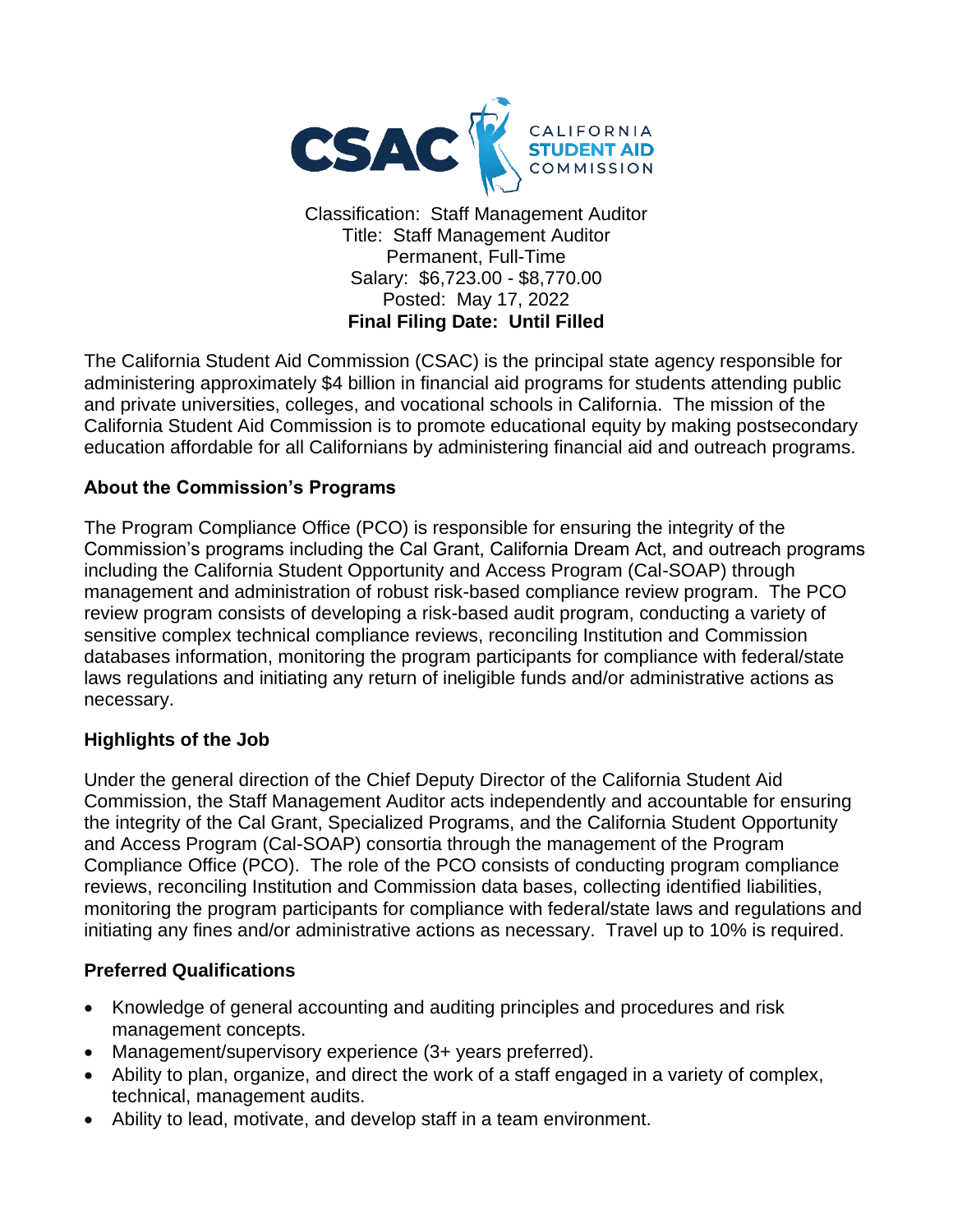- Experience reviewing and evaluating audit work papers to ensure that the analyses and conclusions reached are based on sufficient and appropriate evidence.
- Experience designing audit programs and procedures to ensure critical analyses and evidence are obtained to meet audit objectives in accordance with auditing standards.
- Experience in internal auditing.
- Ability to write clearly and concisely, communicate verbally, and listen effectively with a variety of individuals.
- Ability to present information to management and external stakeholders.
- Ability to work under pressure, handle multiple tasks and changing priorities.

#### **Who Should Apply**

Interested individuals who meet the minimum and desirable qualifications and are eligible to be appointed to the Staff Management Auditor classification.

Applicants must have current list eligibility for appointment to this class, currently a State employee who has transfer eligibility (transfers must meet the minimum qualifications for the advertised class, per CCR Rule 250), or currently in a Staff Management Auditor position. Appointment is subject to SROA/Surplus provisions. SROA and Surplus candidates are encouraged to apply. Surplus candidates must submit a copy of their surplus status letter.

All applicants, regardless of the type of eligibility, must meet the Minimum Qualifications of the [Staff Management Auditor](https://www.calhr.ca.gov/state-hr-professionals/Pages/5841.aspx) classification. In addition, please attach all required supporting documents (i.e. transcripts/diploma, license, and/or required certificate) to your application.

Eligibility is determined by the completed information on your Std. 678 and/or résumés; please ensure applications and/or résumés contain completed information or your application may not be accepted.

#### **How to Apply/Final Filing Date**

Please reference **RPA #21-033**, **JC-307757**, **Position #270-730-4160-XXX**, Staff Management Auditor in the 'Job Title' section on the application, Std. 678.

Interested and qualified candidates must complete a State Examination/Employment Application (STD. 678), submission of a résumé is optional. Applications will be accepted **Until Filled**. Electronic submission of applications may be completed through your CalCareer account at [www.calcareers.ca.gov.](http://www.jobs.ca.gov/) Please contact the Personnel Office at (916) 464-8121 or email at [Personnel@csac.ca.gov](mailto:Personnel@csac.ca.gov) if you need assistance with the electronic application process.

Applications will **not** be accepted by fax or e-mail. You may also submit your application in person or by mail at:

CA Student Aid Commission P.O. Box 3210 Ranch Cordova, CA 95741-3210 Attn: Personnel-Recruitment

CA Student Aid Commission 11040 White Rock Road Rancho Cordova, CA 95670 Attn: Personnel-Recruitment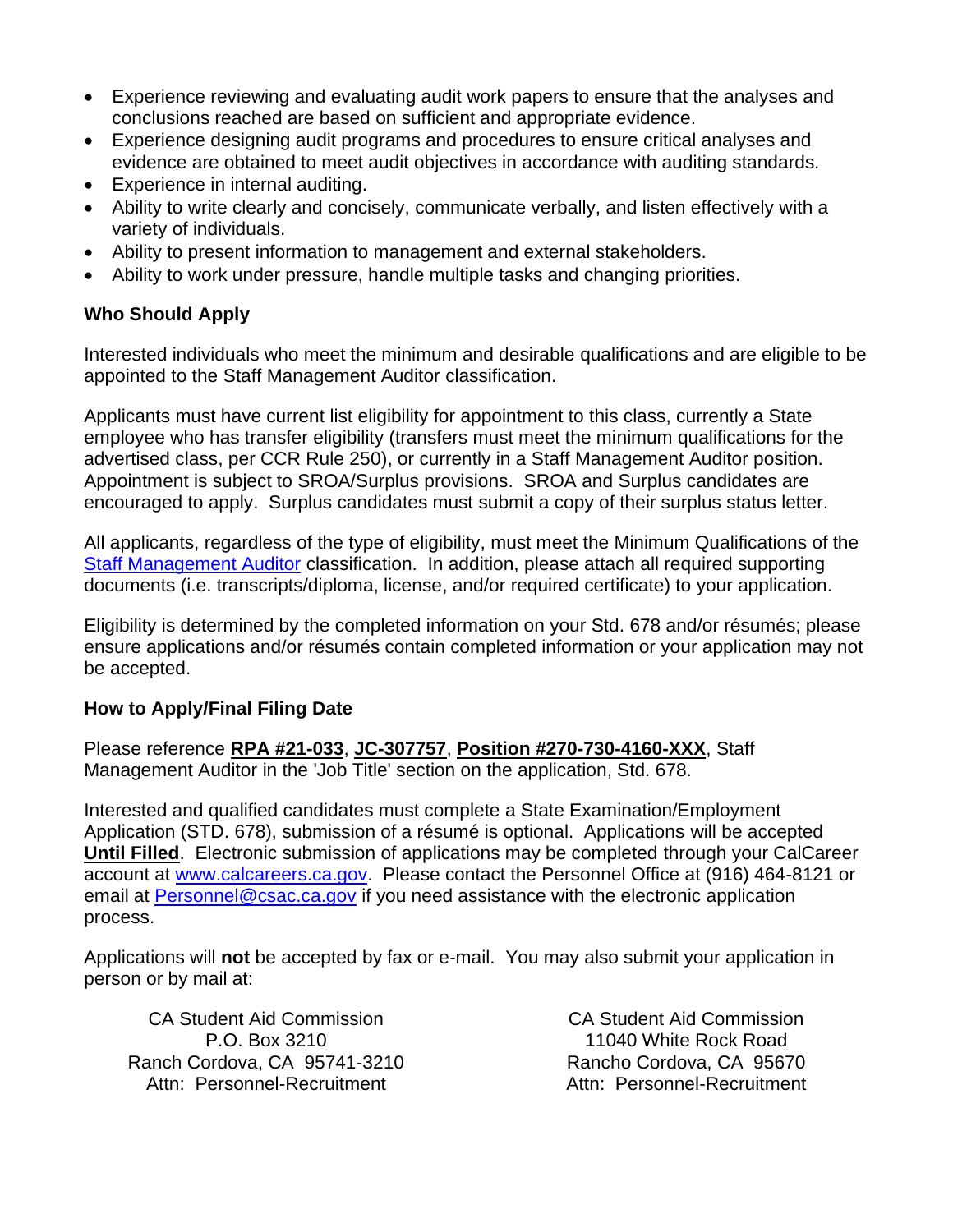The State of California is an equal opportunity employer to all, regardless of age, ancestry, color, disability (mental and physical), exercising the right to family care and medical leave, gender, gender identity or expression, genetic information, marital status, medical condition, military or veteran status, national origin, political affiliation, race, religious creed, sex (includes pregnancy, childbirth, breastfeeding, and related medical conditions), and sexual orientation of any person.

It is an objective of the State of California to achieve a drug-free workplace. Any applicant for State employment will be expected to behave in accordance with this objective because the use of illegal drugs is inconsistent with the law of the State. The rules governing civil service, and the special trust placed in public servants.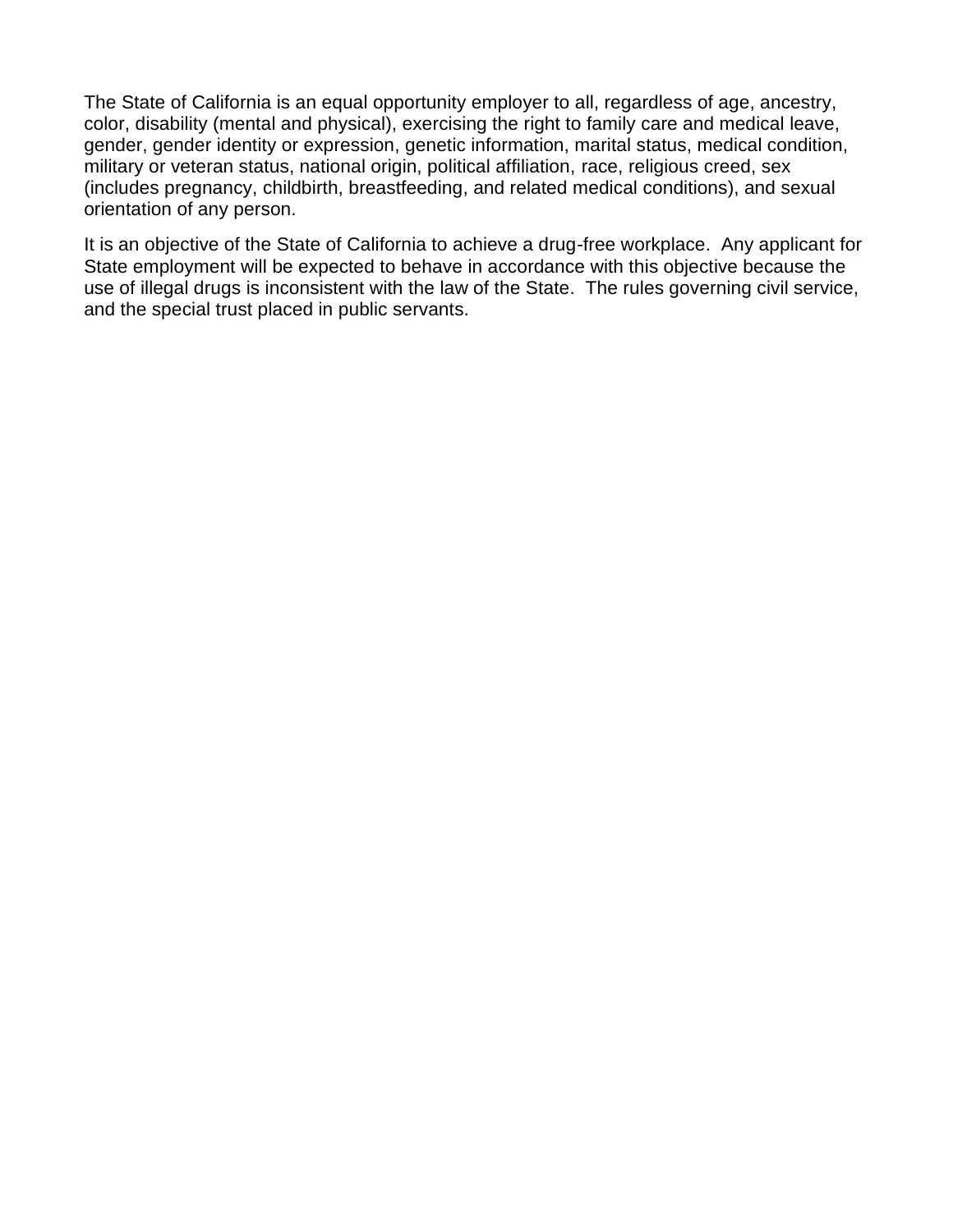# **CALIFORNIA STUDENT AID COMMISSION DUTY STATEMENT**

## **Position Identification:**

| <b>Employee Name:</b>      | Vacant                          |
|----------------------------|---------------------------------|
| Classification:            | <b>Staff Management Auditor</b> |
| <b>Working Title:</b>      | <b>Staff Management Auditor</b> |
| <b>Position Number:</b>    | 270-730-4160-001                |
| Location:                  | Rancho Cordova                  |
| License/Other Requirement: | N/A                             |
| Date Prepared:             | November 15, 2021               |
| <b>Effective Date:</b>     | December 7, 2021                |

#### **Function (Summary of Responsibilities):**

Under the general direction of the Chief Deputy Director of the California Student Aid Commission, the Staff Management Auditor acts independently and accountable for ensuring the integrity of the Cal Grant, Specialized Programs, and the California Student Opportunity and Access Program (Cal-SOAP) consortia through the management of the Program Compliance Office (PCO). The role of the PCO consists of conducting program compliance reviews, reconciling Institution and Commission data bases, collecting identified liabilities, monitoring the program participants for compliance with federal/state laws and regulations and initiating any fines and/or administrative actions as necessary. Travel up to 10% is required.

#### **Reporting Relationships:**

Reports directly to the Chief Deputy Director of the California Student Aid Commission.

## **Program Identification:**

The California Student Aid Commission is responsible for administering financial aid programs for students attending public and private universities, colleges, and vocational schools in California. The Commission's central mission is to make education beyond high school financially accessible to all Californians.

The Program Compliance Office (PCO) is responsible for ensuring the integrity of the Commission's programs including the Cal Grant, California Dream Act, and outreach programs including the California Student Opportunity and Access Program (Cal-SOAP) through management and administration of a robust risk-based compliance review program. The PCO review program consists of developing a risk-based audit program, conducting a variety of sensitive, complex, technical compliance reviews, reconciling Institution and Commission databases information, monitoring the program participants for compliance with federal/state laws regulations and initiating any return of ineligible funds and/or administrative actions as necessary.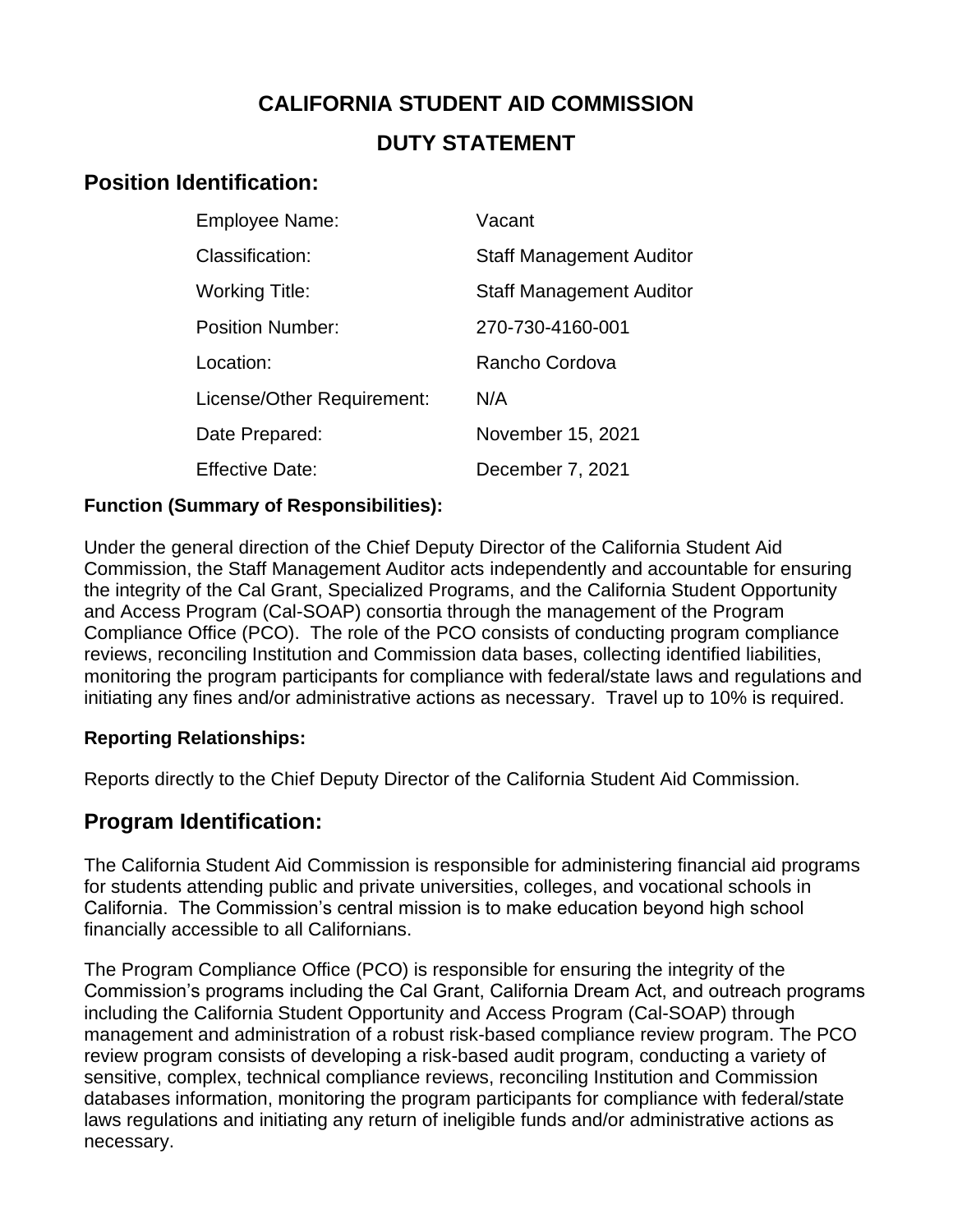## **Job-Functions:**

Candidates must be able to perform the following essential functions with or without reasonable accommodations.

- 30% Directs and is responsible for the management of the program compliance activities of PC0 staff, which conducts a variety of complex technical compliance reviews. Defines authority and accountability; meets and confers with other agencies or organizations, such as the U.S. Department of Educations, in sensitive matters dealing with program compliance review issues; informs management of potential deficiencies as they relate to audits, and recommends solutions in order to safeguard State assets and to protect the integrity of the Commission's programs; provides guidance and interpretation of applicable laws, regulations, and policies regarding student financial aid to Commission personnel, postsecondary institutions, and other Federal and State agencies; provides input to Commission policies and manuals; represents CSAC at Cal-SOAP Advisory Committee meetings and industry conferences; conducts presentations.
- 30% Organizes, administers, coordinates and integrates available resources in order to accomplish the Commission's goals and objectives; develops and manages PCO budgets; identifies and assigns projects or tasks to be performed; formulates policies, procedures, proposals and justifications thereof; approves institution reviews to be performed; coordinates activities internally or externally as needed.
- 25% Oversees PCO activities by monitoring workflow and progress towards established objectives; establishes and approves program review activity; sets and monitors expectations of performance; reviews and approves all draft and final reports issued; reviews and approves the initiation of fines and/or administrative actions recommended by audit staff.
- 10% Plans and establishes short/long term goals and objectives for the operation of PCO, integrating as applicable the goals and objectives of the Commission; develops specific policies for accomplishing the goals and objectives; communicates plans, policies, and procedures to officials and staff to effectively lead them through implementation.

#### **Non-Essential Functions**

5% Other duties as required.

## **Physical Requirements:**

Ability to operate and utilize office machines required to perform work tasks, such as copiers, faxes, calculators, personal computer, etc. these job duties may require the incumbent to work under demanding conditions and irregular hours during peak periods. Requires sitting for long periods while using a personal computer or reviewing documents and working papers.